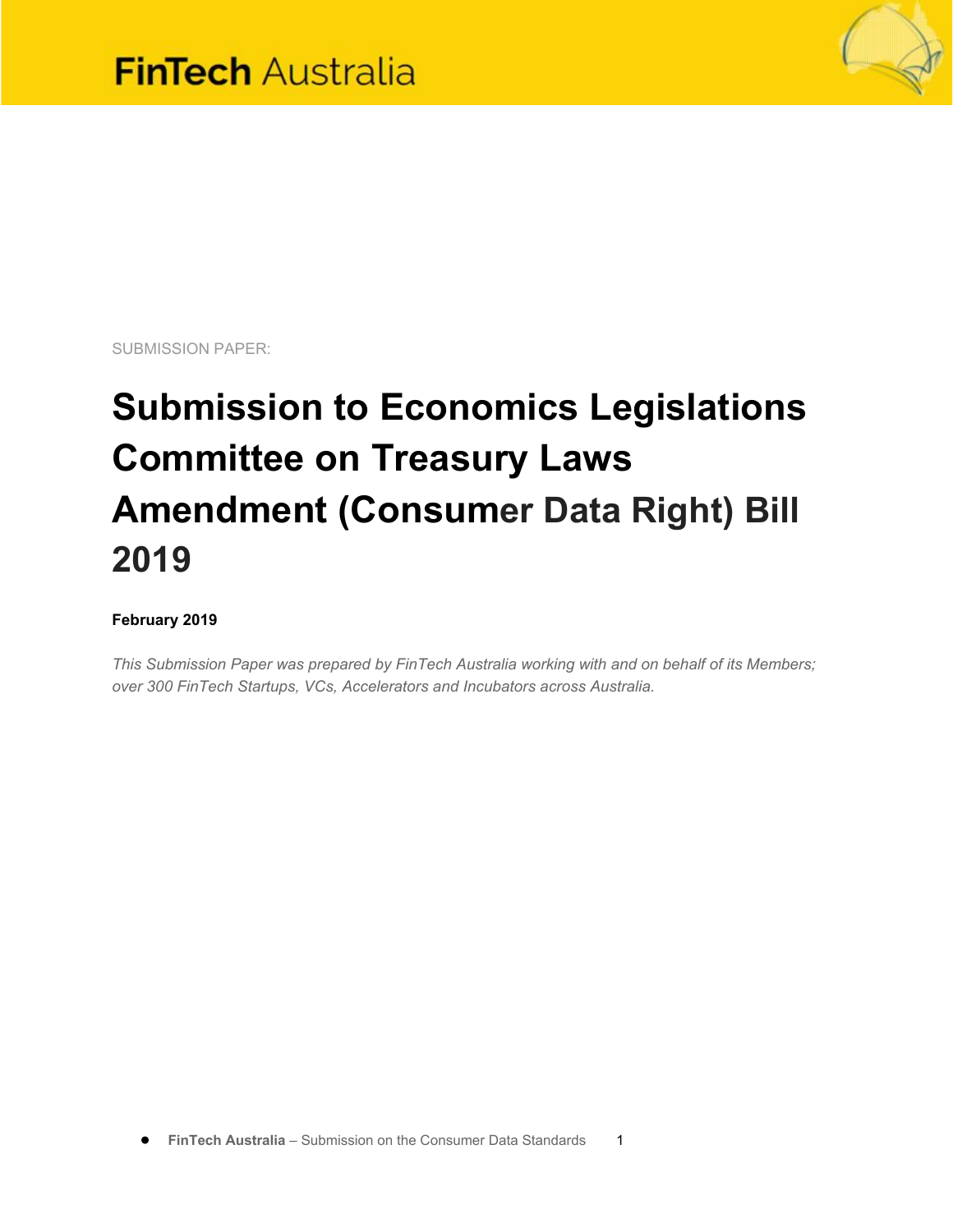# **FinTech Australia**



## **Table of Contents**

| <b>About this Submission</b><br><b>Submission Process</b> | $\mathbf{2}$<br>2 |
|-----------------------------------------------------------|-------------------|
|                                                           |                   |
| Treasury Laws Amendment (Consumer Data Right) Bill 2019   | 4                 |
| 1. Legislation                                            | 4                 |
| 2. Privacy and Security                                   | 5                 |
| 3. Continuous Review                                      | 6                 |
| <b>Conclusion</b>                                         | 6                 |
| About FinTech Australia                                   | 7                 |

## <span id="page-1-0"></span>About this Submission

This document was created by FinTech Australia in consultation with its Open Data Working Group, which consists of over 120 company representatives. In particular, the submission has been compiled with the support of our Working Group Co-leads:

- Melissa Mack, MoneyPlace
- Rebecca Schot-Guppy, FinTech Australia

This Submission has also been endorsed by FinTech Australia members:

- Adam Wood, Certified By
- Tommy Mermelshtayn, Zip Co Limited
- Emma Weston, AgriDigital
- Simone Joyce, Paypa Plane
- Christian Westerlind Wigstrom, Moneytech Payments
- Julian Hedt, Banjo Loans
- Laurice Romero, Ezypay
- Daniel Foggo, Ratesetter
- Asher Tan, CoinJar
- Stuart Stoyan, MoneyPlace
- Clayton Howes, Moneyme
- Mike Thanos, Insight Data Solutions & LTX
- Gareth Gumbley, Frollo
- Bernard Wilson, Quantium
- Stephen Jackel, myprosperity
- Jason Woodhouse, SVX Group
- **FinTech Australia** Submission on the Consumer Data Standards 2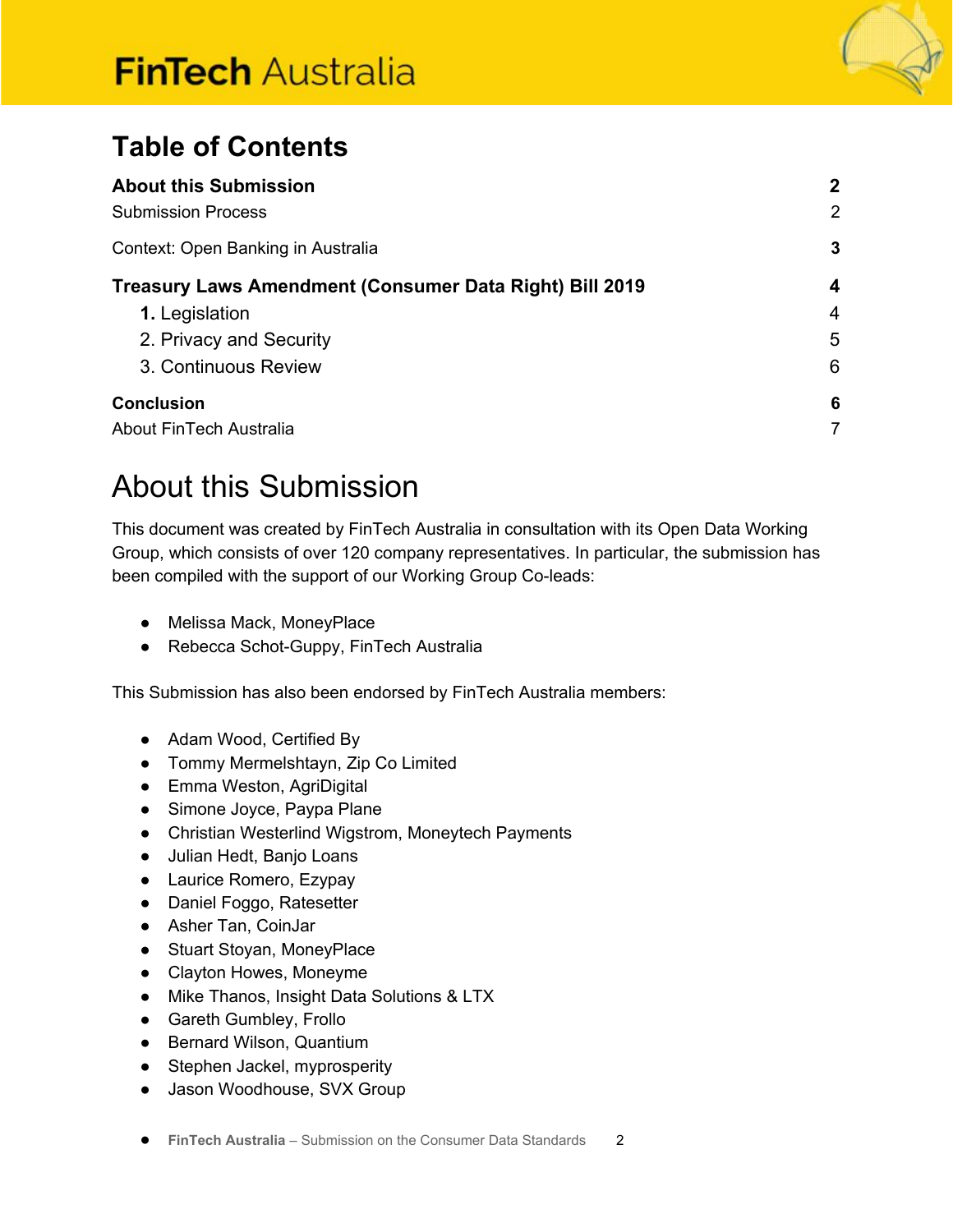# **FinTech Australia**

- Mike Thanos, Insight Data Solutions
- Lauren Capelin, Reinventure
- Alan Tsen, Stone & Chalk
- Carla Harris, Longevity App
- Greg Einfeld, Plenty Wealth
- Aaron Chipper, Frankie Financial
- Anna Fitzgerald, Prospa
- Naveen Ahluwalia, Brighte
- Doug Morris, Sharesight
- Shaun Lorder, Volt
- Jonny Wilkinson, Equitise
- Tim Dean, Credi
- Damir Cuca, Basiq
- Rod Dutra, LoanDolphin

#### <span id="page-2-0"></span>Submission Process

In developing this submission, our Open Data Working Group held a series of teleconferences to discuss key issues relating to the Treasury Laws Amendment (Consumer Data Right) Bill 2019.

<span id="page-2-1"></span>We also particularly acknowledge the support and contribution of DLA Piper and K&L Gates to the topics explored in this submission.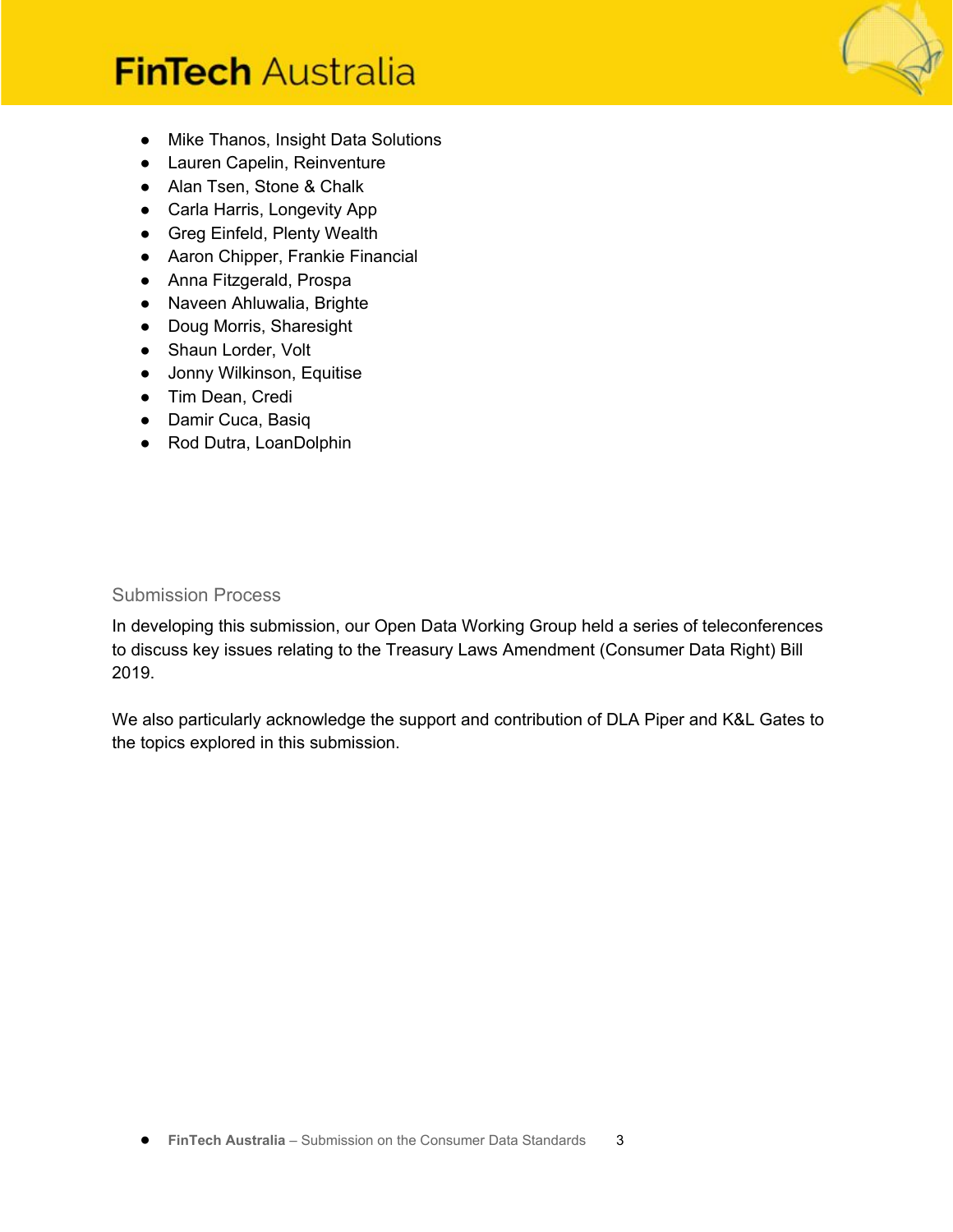●



# Context: Open Banking in Australia

FinTech Australia has been a consistent advocate for policy reform to drive the implementation of an Open Financial Data framework in Australia before the end of 2019. We have made numerous submissions to Federal Treasury, the Productivity Commission, the Open Banking Inquiry and Data 61 on the need for an Open Financial Data framework and on the details of that framework.

FinTech Australia will continue to engage on these broader issues, including by liaising with the Australian Competition and Consumer Commission (**ACCC**) in relation to the development of the Rules Framework, Data61 on the Consumer Data Standards and Treasury in relation to laws and privacy impacts.

While it is beyond the scope of this consultation, Fintech Australia notes with concern the recent delays to the commencement of the Open Financial Data regime. Specifically, many of our members were disappointed at the announcement of a pilot program from July this year and FinTech Australia is keen to ensure that the delayed state date of 1 February 2020 (at the latest) does not inhibit the great progress already being made across the industry. Furthermore, FinTech Australia encourages all parties to use the beta testing period to ensure consumers can have full confidence in the disclosure, use, accuracy, storage and security of CDR data they own.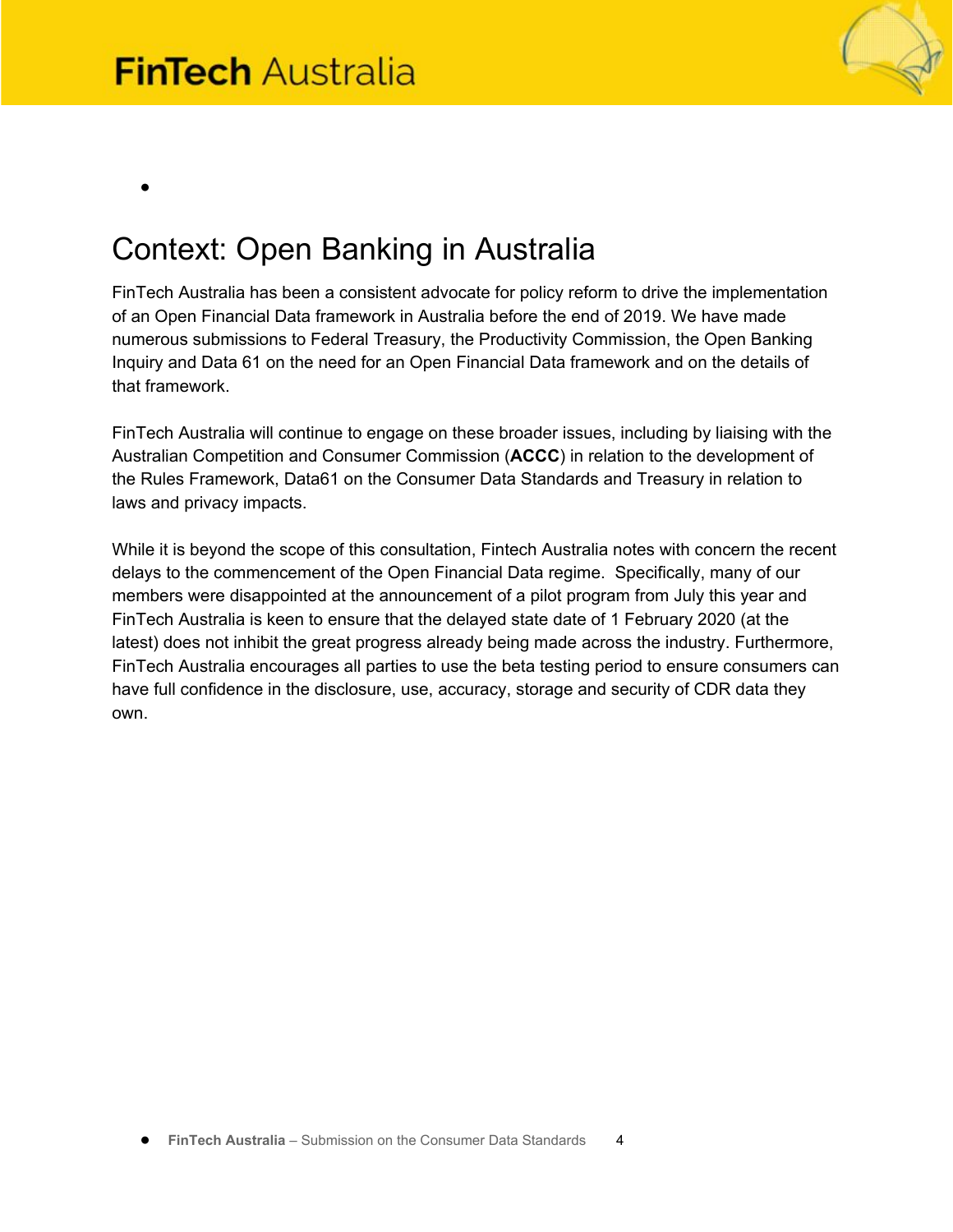

#### <span id="page-4-0"></span>**Treasury Laws Amendment (Consumer Data Right) Bill 2019**

FinTech Australia welcomes the opportunity to put forward its position on behalf of members in relation to Treasury Laws Amendment (Consumer Data Right) Bill 2019 (**Bill**).

We have highlighted below a selection of key issues which we believe are important as the Economics Legislation Committee considers the Bill.

## <span id="page-4-1"></span>1. Legislation

FinTech Australia and its members have welcomed progress on the Bill and praise the Government's current timeline of passing the bill through the Senate in April. The Bill will lay the framework for the introduction of Open Banking reform in Australia, which will enable greater competition and innovation in the financial services sector. The Bill has been prepared over a significant period with numerous consultation across industry.

The Bill is critical to the key role that Australia's fintech industry will play in pioneering innovation. With the proposed framework Australian fintechs will be in a position to compete not only in Australia, but also globally. In addition, the Bill includes a globally leading proposition of a Consumer Data Right (**CDR**) which encompasses other industries, and will propel Australia as an international market and aid our companies' export opportunities.

Furthermore, there has been a significant reference to the CDR in the Royal Commission report by Hayne and more recently in the Senate report on credit and financial services targeted at Australians at risk of financial hardship. The reason for the acknowledgement is the Bill is the underlying purpose is to drive market competition ensuring benefits to consumers including better prices and services. Therefore any delay to the Bill is counterintuitive to the government's view of potential benefits.

We're seeing a vibrant and innovative fintech sector particularly in the UK and Europe where the reforms are keeping up with technology including PSD2. If we continue to delay the Bill, it will drive our fintech ecosystem into other markets and hinder the competitive advantage we have over other jurisdictions that are yet to develop an Open Banking regime. Furthermore, other markets such as the UK and EU are progressing their open banking regime reducing the competitive advantage of the Australian market thus delaying the Bill delays the progress of the CDR proliferation into other industries. This again will delay potential customer benefits and increased transparency and competition in other segments such as utilities.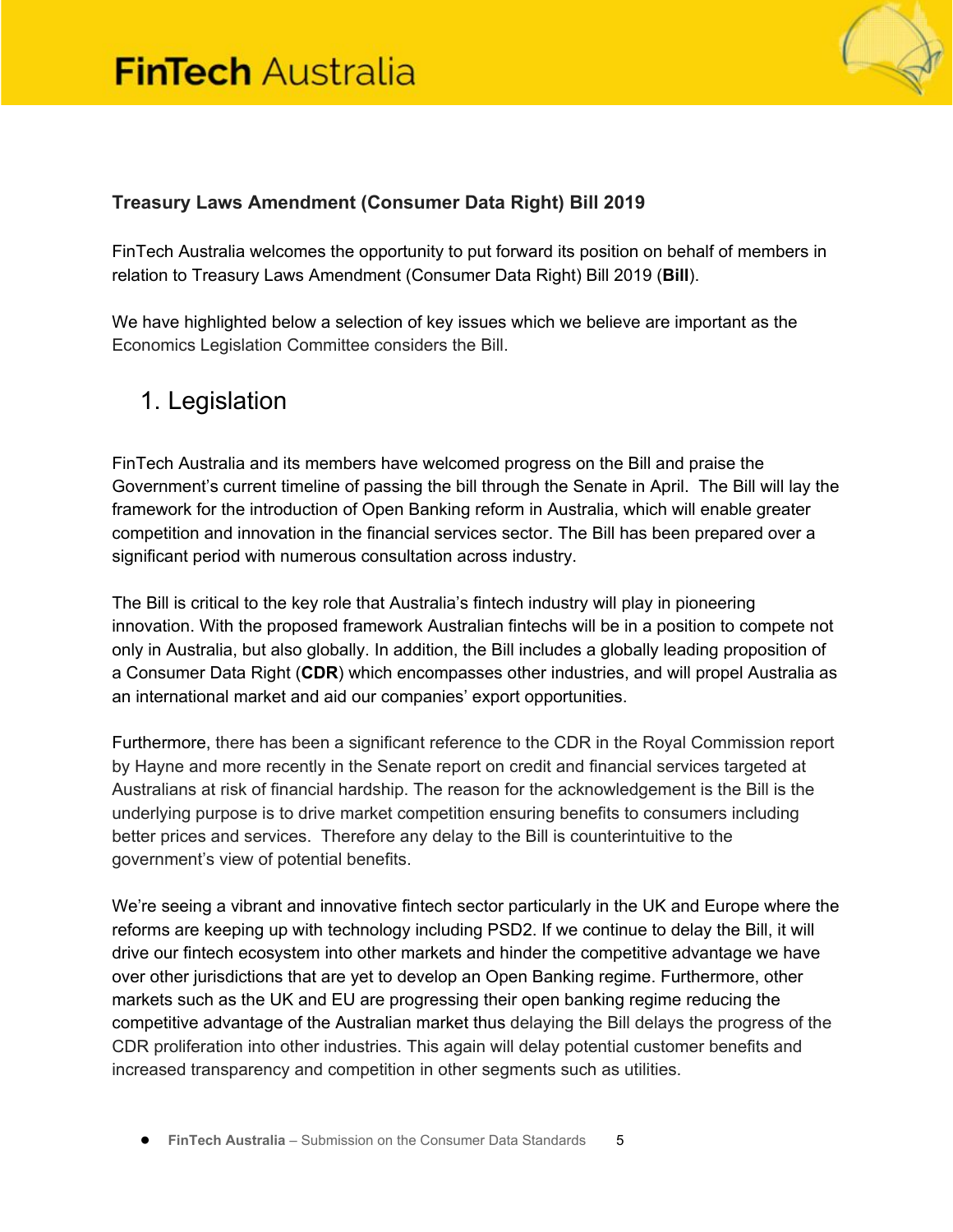

With a delay, there is a bigger risk that consumers will lose trust and we, as a result, suffer from an adoption problem similar to the UK. There is a growing use of banking data for a range of use cases, consumers are getting more comfortable with these services and indeed this imposes more of a risk as unsanctioned and unscrupulous parties come in and take advantage of this growing acceptance. This is exactly why we cannot have a delay to the Bill as a delay proposes a greater risk and will create a negative environment making it a more difficult for the CDR regime to be successfully implemented and adopted by consumers. The progress of the Bill is an important legislative step to change the economic and cultural landscape for generations to come.

## <span id="page-5-0"></span>2. Privacy and Security

It has been commented in the media and in parliament that there is a broad concern in relation to privacy and security. FinTech Australia and its members submit that there has been significant consultation across Data61 - Consumer Data Standards and the Privacy Impact Statement to ensure the safety of personal data.

We more broadly submit that Australian fintech businesses are aligned to the needs of the customer and thus privacy and security are core operating principles. Therefore, as previously submitted we broadly support the Privacy Impact Statement (PIA) and the privacy and security measures contemplated in the Data61 consultation; however, the Bill must pass for additional pilots and consultation to occur. In that way, delaying the Bill on the basis of privacy concerns is misguided; it actually undermines the delivery of certainty required to alleviate the privacy concerns shared by all parties.

FinTech Australia's broad areas of concern on the Bill are the nature of the consent mechanism (because of its potential to hinder consumer uptake), the scope and conflict issues with the Privacy Safeguards and the subsequent impact on privacy. These and others have been set out in our recent PIA submission to Treasury.

FinTech Australia's concern in relation to the approach to privacy and, more broadly, security issues, is that there is still a risk of some confusion between the application, and interplay of, the two privacy regimes. It is critical to identify the boundaries of the CDR scheme, and to ensure that all organisations are clear about when the Privacy Safeguards apply, and when the Privacy Act (and the APPs) apply, so as to avoid overlap. In addition, the proposed regime results in a requirement for all data recipients (**ADRs**) including SMEs to differentiate and ring-fence internally between (at least) two data sets - CDR data and non-CDR data - with alternate regimes applicable to each. The divergence between the two regimes makes operational remedies to counteract this issue inefficient. This may act as a deterrent for new entrants from engaging in the system - which would result in a stifling of future innovation.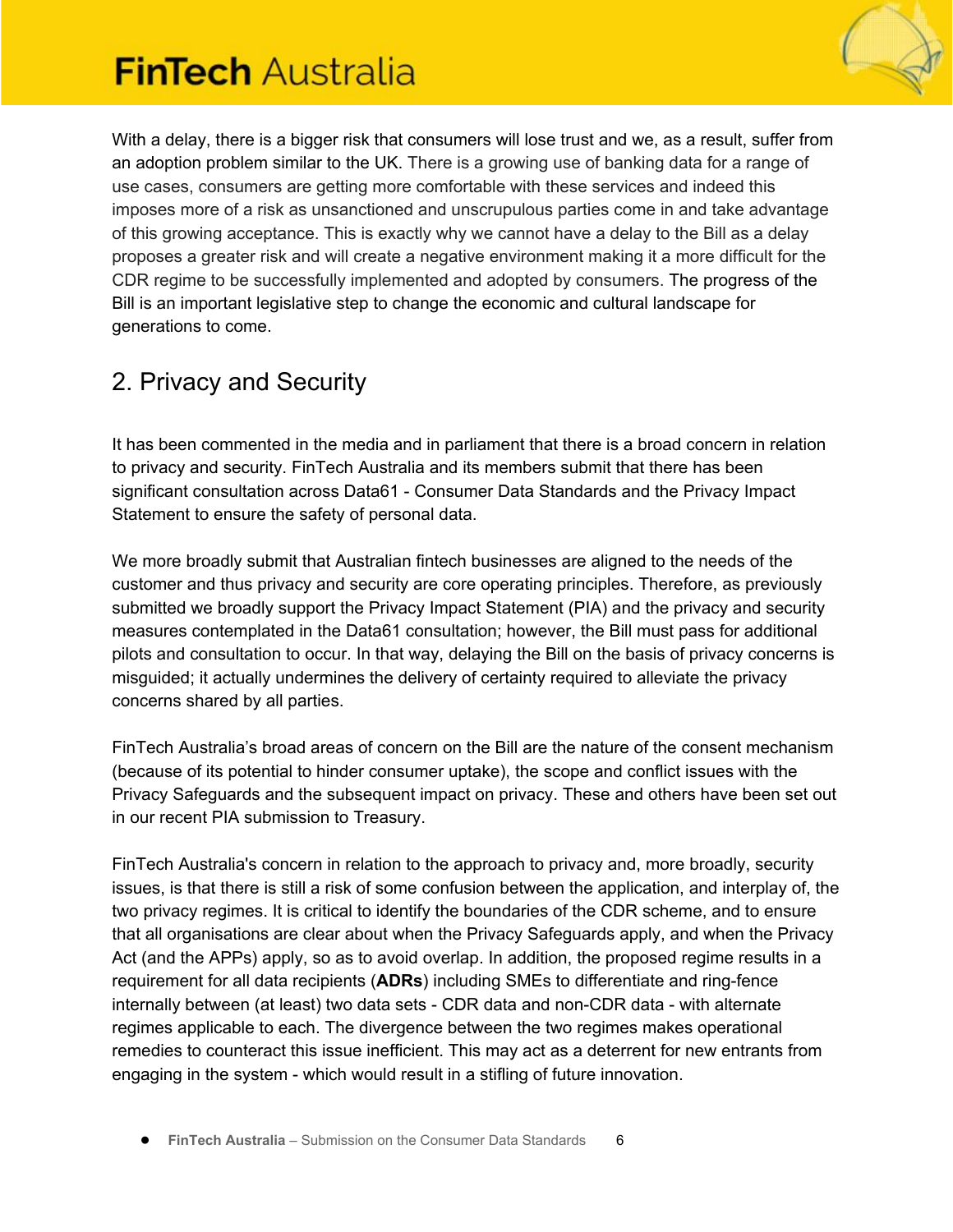

There is a need for compliance processes associated with the CDR regime to be able to adequately balance both the need to properly assess data and security risks and safeguard the consumer, whilst allowing innovative new entrants and start-ups to participate and thrive.

There have been some concerns raised in the media with regard to third parties' access to CDR data. FinTech Australia and its members do not believe this is a serious concern as the transfer of data out of the CDR system will be possible, but highly restricted. While FinTech Australia does not agree with the level of concern expressed by some in the industry, we agree that there is some work to be completed in relation to the Rules Framework. This has not, to date, properly articulated the process around 'non-CDR recipients' and what 'out of the CDR system" means, either in form or practice.

Furthermore, in developed markets such as the UK and EU which have operating open banking legislation, there have been no significant privacy concerns. Given the precedent set in other jurisdictions, FinTech Australia and members do not consider the privacy and security concerns as a reasonable reason to delay the Bill.

## <span id="page-6-0"></span>3. Chargeable Data Sets

While we recognise that where intellectual property is included and/or as otherwise set out in a designated instrument, reasonable costs may be charged, we remain concerned that this incentivises data holders to monetise otherwise free CDR data. Whilst fees must be reasonably set by relevant persons and the ACCC has a right to intervene where fees are unreasonable, the ability for data holders to impose even discretionary fees - payable by a consumer - for the transfer of its data remains an impediment to the 'open' nature of this regime and risks its ultimate success. The CDR right should be consumer focussed, efficient and fair, not reliant on fees.

### 4. Continuous Review

It is also extremely important to ensure that the Bill, ACCC rules and Consumer Data Standards initially established through the roll-out of the CDR regime are continuously reviewed and updated over time to ensure they are in line with global best practice, and are interoperable, with rules being developed for other designated industry sectors. We are pleased to see a post-Open Banking implementation review will be undertaken with lessons learned to be applied to future designated sectors. Nonetheless, as set out in previous submissions, an annual formal review process for at least the first 5 years should be undertaken by the ACCC and DSB (for the banking sector) around key areas such as the Rules design, Accreditation process, and minimum security standards.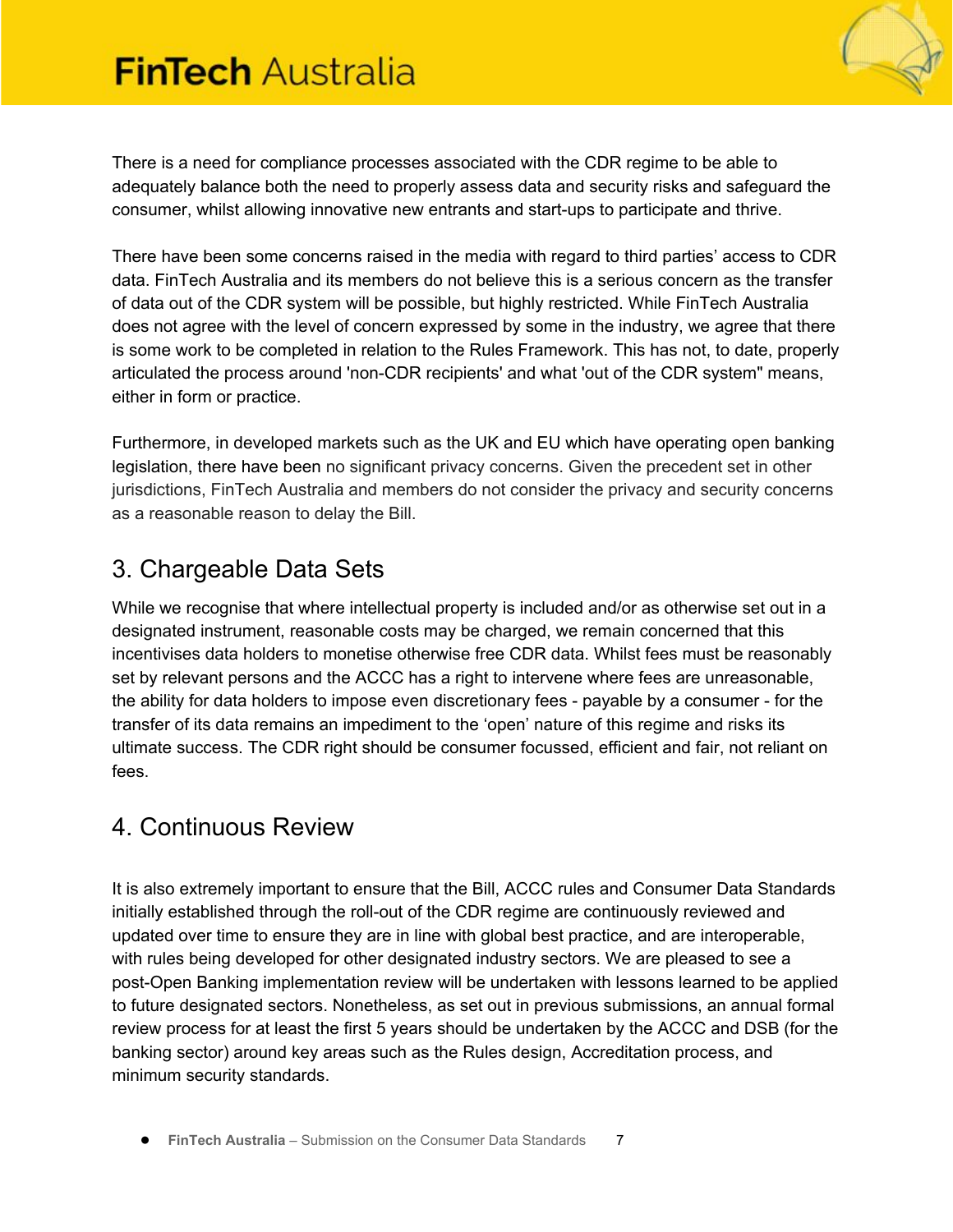

## <span id="page-7-0"></span>**Conclusion**

FinTech Australia thanks the Economics Legislation Committee for the opportunity to provide inputs and recommendations on the Bill. We will continue to engage on the broader issues in relation to Open Banking and Consumer Data Rights more generally.